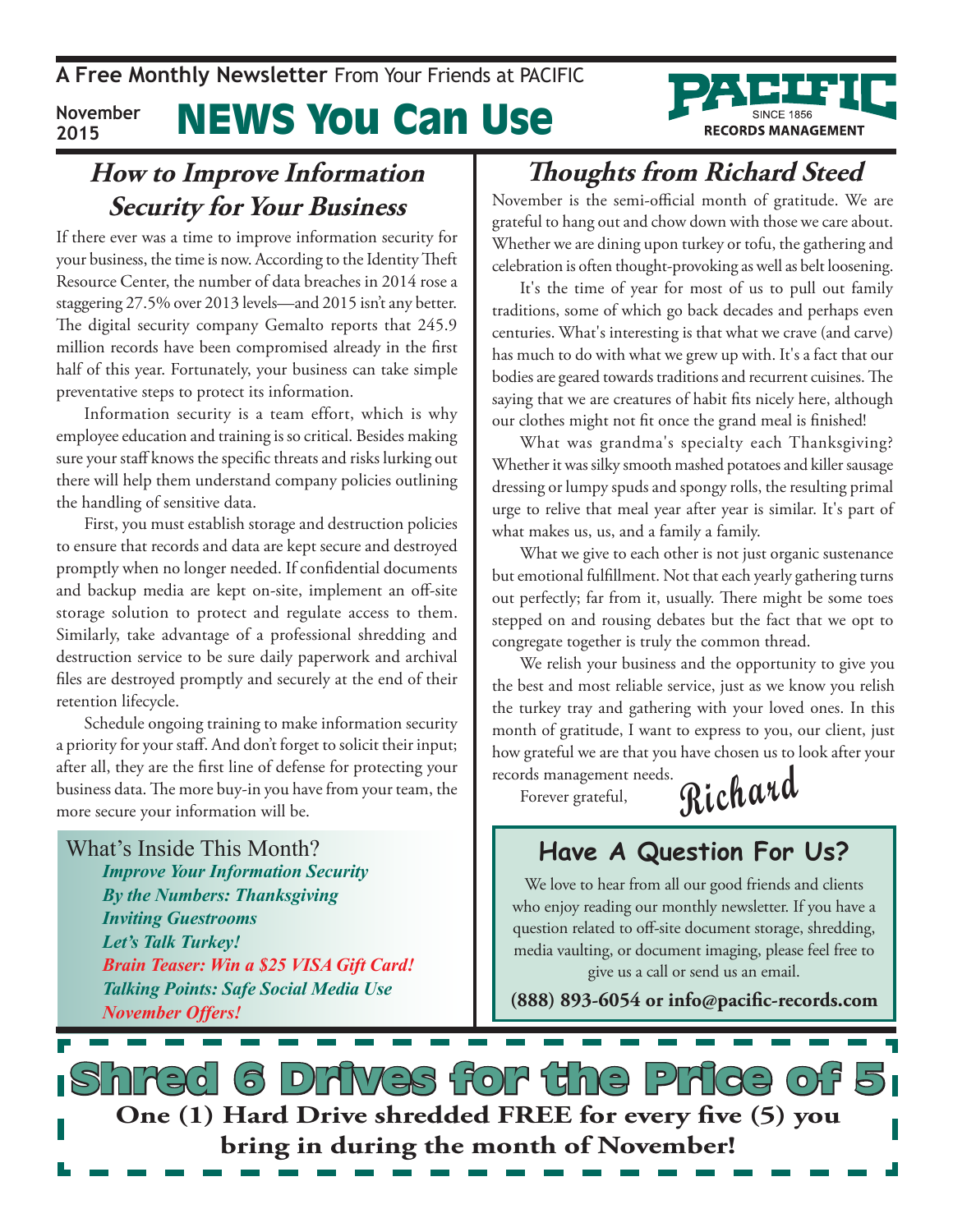## **Inviting Guestrooms**

With the holidays just around the corner, you're probably planning for some guests in your home. If you're able to offer your guests a room of their own during their visit, here are some ways to make the space comfortable, hospitable, and inviting.



### **Comfort**

Along with clean bed linens, consider adding a featherbed mattress topper, extra pillows, and extra blankets for your guests. If there is space available, have a small upholstered chair in a corner. Offer some bottled water and some light snacks. The room should have adequate lighting, including a reading light by the bed.

### **Space**

Keep knick-knacks in your guestroom to a minimum, so that your guests do not feel crowded. Provide a place for them to place their purse, keys, and other small items. Consider placing a luggage rack or small table in the room. Clear a space in the closet and include some empty hangers. One or two empty drawers are also helpful.

### **Privacy**

Window coverings in your guestroom should give good light control and privacy. Make sure the door to your guestroom has a functioning lock.

### **The Extras**

A simple alarm clock is a necessity. Keep a pad of paper and some pens on the nightstand. Tissues, an ironing board and iron, and a hair dryer are also welcome by guests. Place a flashlight in a bedside drawer and offer your guests a copy of your house key. Plan to offer your guests some magazines or a newspaper. Adding a small television with a remote to your guestroom is also essential for some guests. Finally, if your guests are interested in visiting local tourist attractions, fill a basket with a local map and some tourist brochures.

*"Small cheer and great welcome makes a merry feast."* —William Shakespeare

## **November Holidays and Events**

### **Daily Observances:**

- 1 National Authors Day
- 2 Plan Your Epitaph Day
- 3 Election Day
- 5 National Men Make Dinner Day
- 7 Sadie Hawkins Day
- 8 Abet and Aid Punsters Day
- 11 Veterans Day
- 12 World Pneumonia Day
- 13 World Kindness Day
- 14 International Girls Day
- 14 World Diabetes Day
- 15 America Recycles Day
- 16 International Day for Tolerance
- 17 World Prematurity Day
- 18 National Educational Support Professionals Day
- 19 Great American Smokeout
- 19 World Philosophy Day
- 20 Name Your PC Day
- 21 International Games Day
- 21 World Television Day
- 21 World Hello Day
- 23 Fibonacci Day
- 23 International Image Consultant Day
- 24 Celebrate Your Unique Talent Day
- 25 Intl Day for the Elimination of Violence Against Women
- 26 Thanksgiving Day
- 27 Native American Heritage Day
- 28 International Aura Awareness Day
- 29 Electronic Greetings Day
- 30 Computer Security Day

### **Weekly Observances:**

- 1-7 National Patient Accessibility Week
- 9-13 National Young Readers Week
- 15-21 National Geography Awareness Week
- 16-20 American Education Week
- 22-29 National Bible Week
- 23-29 Better Conversation Week

### **Monthly Observances:**

Worldwide Bereaved Siblings Month American Diabetes Month Aviation History Month Banana Pudding Lovers Month Diabetic Eye Disease Month Lung Cancer Awareness Month Movember Peanut Butter Lovers' Month Prematurity Awareness Month Vegan Month National Adoption Month

The material contained in this newsletter is for informational purposes only and is based upon sources believed to be reliable and authoritative; however, it has not been independently verified by us. This newsletter should not be construed as offering professional advice. For guidance on a specific matter, please consult a qualified professional.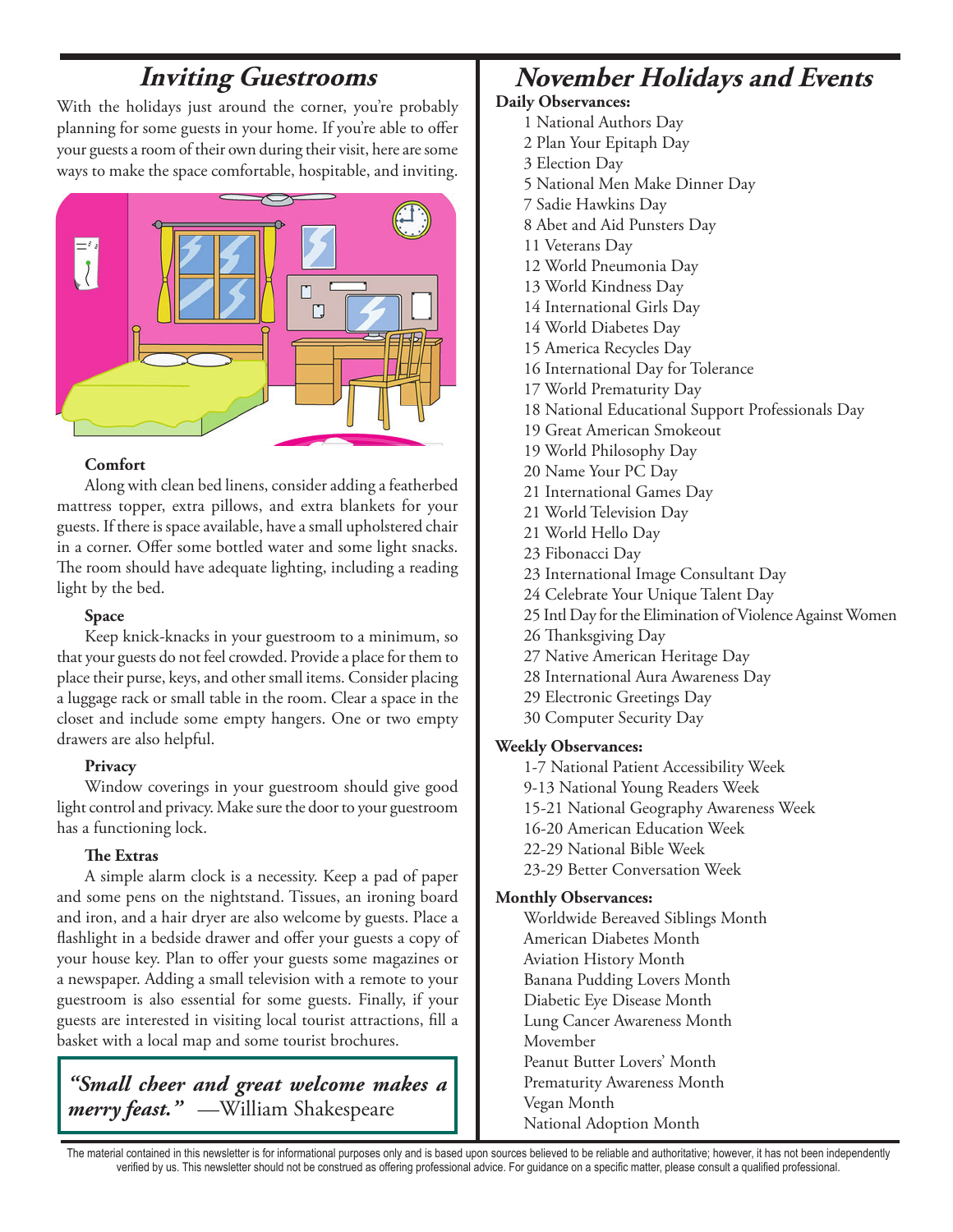# PacBlog

## **5 Advantages of a Local Shredding and Destruction Provider**

PacBlog is the monthly web log of Pacific Records Storage To read this month's installment, please click the title below.

[http://pacific-records.com/5-advantages-of-a-local](http://pacific-records.com/5-advantages-of-a-local-shredding-and-destruction-provider)[shredding-and-destruction-provider](http://pacific-records.com/5-advantages-of-a-local-shredding-and-destruction-provider)

You may also access the PacBlog at the URL below. There you will find this month's installment along with archives of previous installments.

**http://pacific-records.com/category/pacnews**

# **By the Numbers: Thanksgiving**

- About 46 million turkeys are eaten at Thanksgiving. In comparison, 22 million are consumed at Christmas and only 19 million at Easter.
- More than 3.5 million spectators attend the Macy's Thanksgiving Day Parade. Another 50 million watch on television.
- The average caloric intake on Thanksgiving Day, from snacking, dinner, dessert, and drinks, is about 4500 calories. To burn off the excess calories, an average man would need to walk for about five hours.

### **Do You Want To Win A \$25 VISA Gift Card?**



Each month we'll give you a new challenge of some type. All those

who reply with a correct answer are eligible to win. At the end of the month we'll draw a lucky name.

Here is this month's challenge: **Last Month's Answer to:** *How do you make a skeleton laugh?* How do you get a baby astronaut to sleep?

**Last month's Winner: "TICKLE ITS FUNNY BONE"**

Email your answer to **info@pacific-records.com Janet Planck California League of Food Processors**

## **November Service Awards**

Celebrating Pacific Employee Anniversaries

**12 years** Vladimir Makarov

**8 years** Gabriel Pereira

**2 years** Guerrero, Phillip

**1 year** Anthony Martinez

# **This Month in History . . .**

On November 10 1775, The U.S. Marine Corps was established.

# **Quick Tips: Green Living**

Careful management of your home water usage can benefit the environment and help cut your bill. Simple things like turning off the shower nozzle while soaping up, or soaking your dishes before hand-washing them can amount to significant annual savings without much effort. Go one step further by replacing your big water-consuming appliances with water-saving ones. Install more efficient shower heads, low-flow toilets, and faucet aerators to reduce your water usage.



with a large group of happy people."

# 3 months FREE secure Destruction service *Get 3 months of free Secure Destruction service when you sign up for a new Secure Destruction account with*

*a one-year agreement. Just mention this coupon! Email info@pacific-records.com for more information.*